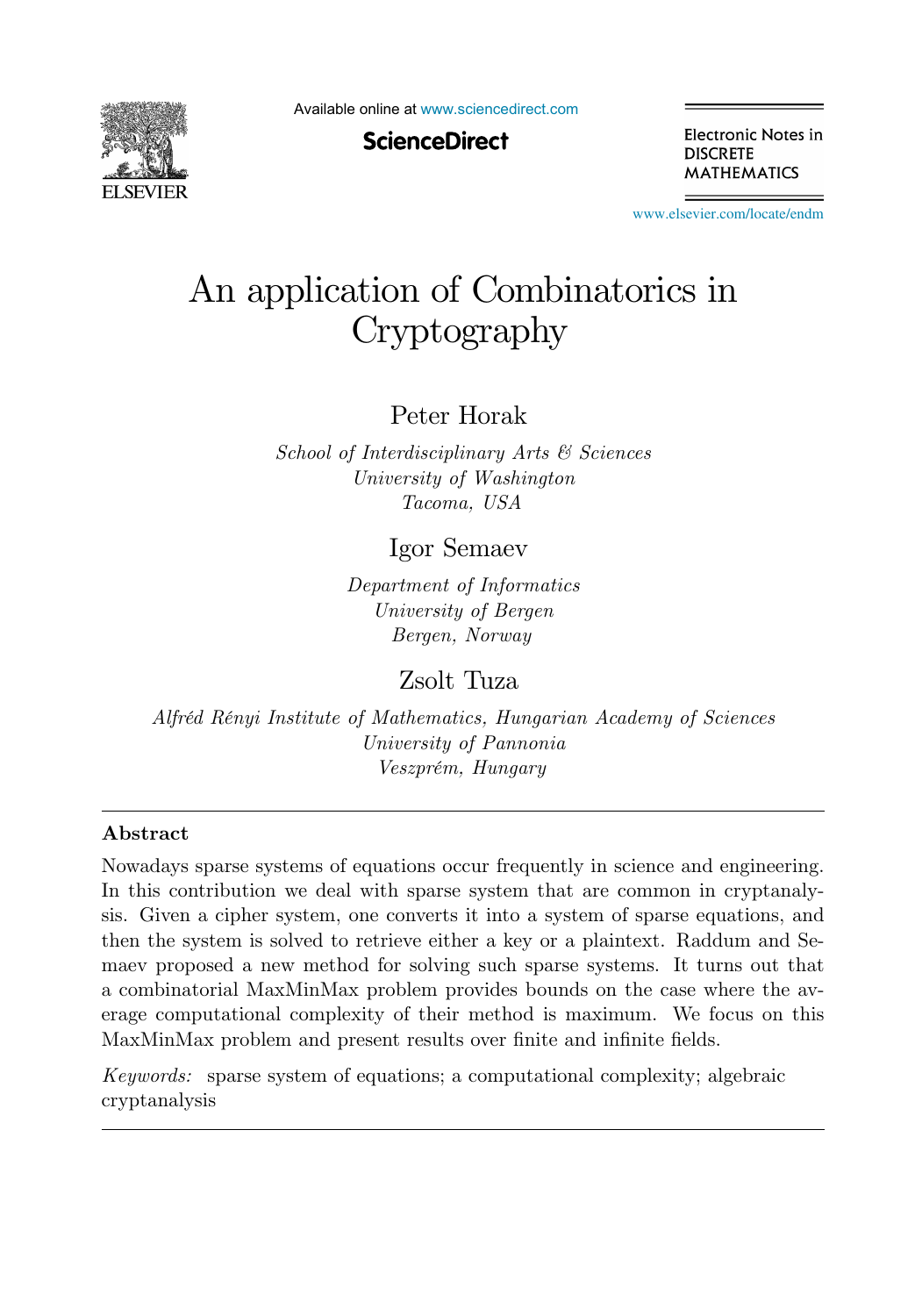## 1 Introduction

Sparse objects such as sparse matrices and sparse systems of (non-)linear equations occur frequently in science or engineering. Nowadays sparse systems are frequently studied in algebraic cryptoanalysis. First, given a cipher system, one converts it into a system of equations. Second, the system of equations is solved to retrieve either a key or a plaintext. As pointed out in  $[1]$ , this system of equations will be sparse, since efficient implementations of real-word systems require a low gate count.

There are plenty of papers on methods for solving a sparse system of equations. In [4] a so called Gluing Algorithm was designed to solve such systems over a finite field  $GF(q)$ . If the set  $S_k$  of solutions of the first k equations together with the next equation  $f_{k+1} = 0$  is given then the algorithm constructs the set  $S_{k+1}$ . It is shown there that the average complexity of finding all solutions to the original system is  $O(mq^{\max|\cup_i^k X_j| - k})$ , where m is the total<br>number of equations, and  $\|\cdot\|^k X$ , is the set of all unknowns actively occurring number of equations, and  $\bigcup_{i=1}^{k} X_j$  is the set of all unknowns actively occurring<br>in the first k countions. Closely, the complexity of finding all solutions to the in the first  $k$  equations. Clearly, the complexity of finding all solutions to the system by the Gluing Algorithm depends on the order of equations. Hence one is interested to find a permutation  $\pi$  that minimizes the average complexity, and also to describe the worst case scenario, i.e., the system of equations for which the average complexity is maximum. Therefore in [5] Semaev suggested to study the following combinatorial MaxMinMax problem.

Let  $\mathcal{S}_{n,m,c}$  be the family of all collections of sets  $\mathcal{X} = \{X_1, ..., X_m\}$ , where the  $X_i$  are subsets of an underlying n-set X, and  $|X_i| \leq c$  holds for all  $i \in [m]$ ; we allow that some set may occur in  $\mathcal X$  more than once. Then we define

$$
f_c(n,m) := \max_{\mathcal{X}} \min_{\pi} \max_{1 \le k \le m} \left( \left| \bigcup_{i=1}^k X_{\pi(i)} \right| - k \right) \tag{1}
$$

where the minimum runs over all permutations  $\pi$  on  $[m]$ , and the maximum is taken over all families  $\mathcal{X}$  in  $\mathcal{S}_{n,m,c}$ .

In [2] the authors confined themselves to the case  $|X_i| \leq 3$  for all  $i \in [m]$ . It was shown there that, for  $n \geq 2$  and all m,  $f_2(n,m)$  equals the maximum number of non-trivial components in a simple graph on n vertices with  $m$ edges; in particular,  $f_2(n, m) = 1$  for  $m \geq n-1$ . The main result of that paper claims that  $f_3(n, n)$  grows linearly. More precisely, the following estimates are valid.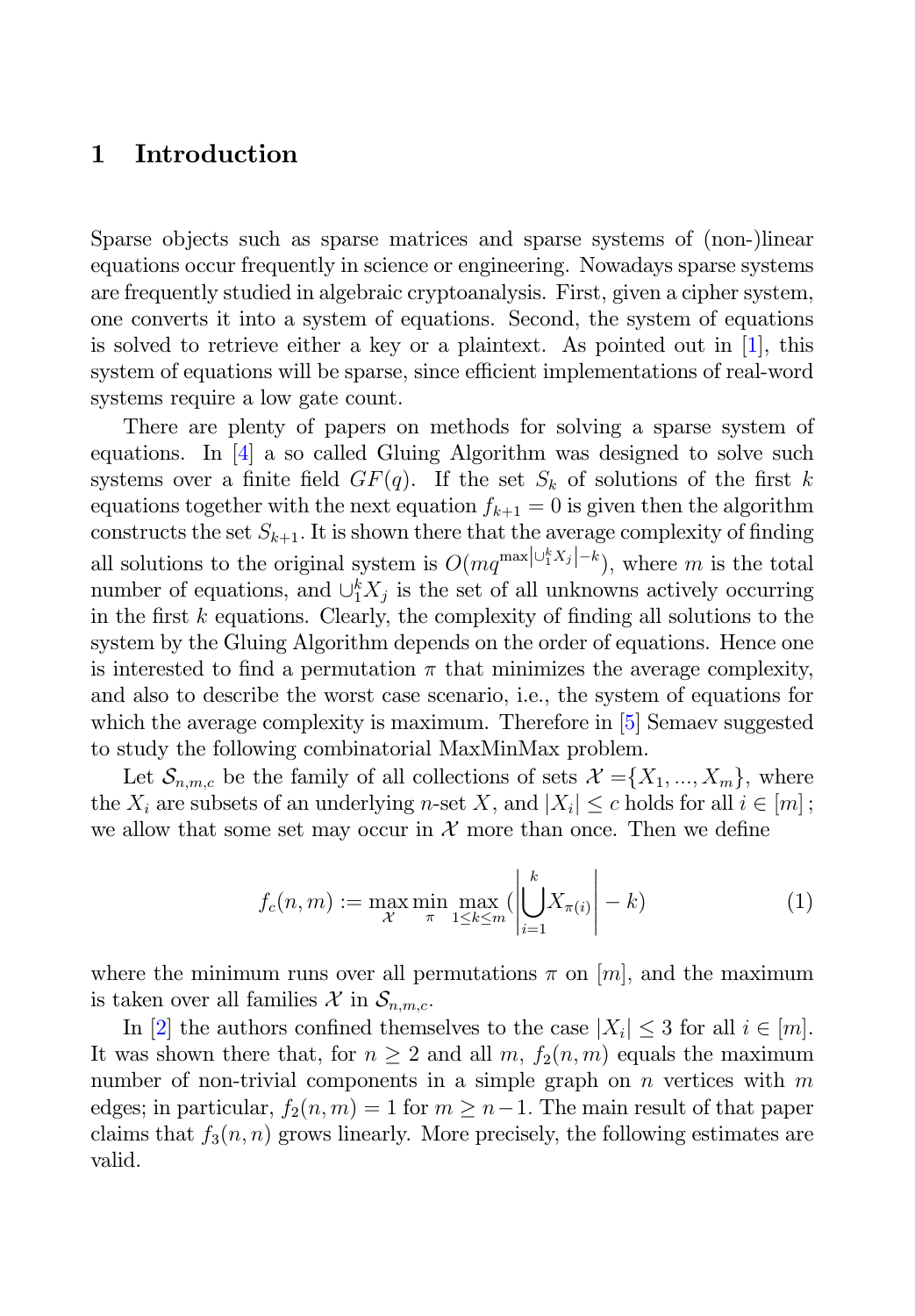**Theorem 1.1** For all n sufficiently large,  $f_3(n,n) \ge \frac{n}{12.2137}$  holds, while  $f_2(n,n) \le \lceil \frac{n}{2} \rceil + 2$  for all  $n > 3$ fTheorem 1.1 For all n sufficially  $S_3(n,n) \leq \lceil \frac{n}{4} \rceil + 2$  for all  $n \geq 3$ .

Later, an asymptotically better upper bound was proved in [5]; moreover, the proof is algorithmic.

**Theorem 1.2** For all  $n, f_3(n,n) \leq \frac{n}{5.7883} + 1 + 2 \log_2 n$ .

As a corollary we get: Let X be fixed. If  $|X_i| \leq 3$ ,  $m = n$ , then the average complexity of finding all solutions in  $GF(q)$  to polynomial equation system  $f_i(X_i) = 0$   $(1 \leq i \leq m)$  is at most  $q^{\frac{n}{5.7883} + O(\log n)}$  for arbitrary  $\mathcal{X}$  and  $q$ .

In [3] a new method for solving systems of algebraic equations common in cryptanalysis has been proposed. This method differs from the others in that the equations are not represented as multivariate polynomials, but as a system of Multiple Right Hand Sides (MRHS) linear equations. The results overcome significantly what was previously achieved with Gröbner Basis related algorithms. We point out that equations describing the Advanced Encryption Standard (AES) can be expressed in MRHS form as well. AES is likely the most commonly used symmetric-key cipher; AES became effective as a federal government standard on May 26, 2002 after approval by the Secretary of Commerce. It is the first publicly accessible and open cipher approved by the National Security Agency (NSA) for top secret information when used in an NSA approved cryptographic module.

Let X be a column *n*-vector over  $GF(q)$ . Then MRHS is a system

$$
A_i X \in \{b_{i_1}, \dots, b_{i_{s_i}}\}, \quad i = 1, \dots, m,
$$
\n(2)

where the  $A_i$  are matrices over  $F_q$  of size  $k_i \times n$  and of rank  $k_i$ , and the  $b_{ij}$  are column vectors of length  $k_i$ . An  $X = X_0$  is a solution to (2) if it satisfies all inclusions in  $(2)$ . Methods to solve such equations were introduced in  $[3]$  as well.

One of the main goals of our paper is to get asymptotic bounds on the complexity of solving (2). As noted by Semaev, such bounds can be obtained by studying a generalisation of the combinatorial problem described in (2). The idea is based on the following statement that enables to present the given cryptographic problem in combinatorial terms. Let  $r_k$  denote the rank of all row-vectors in  $A_1, A_2, \ldots, A_k$ .

**Theorem 1.3** Suppose that the right hand side column vectors in (2) are zeros of a uniformly random polynomial over  $GF(q)$  of degree  $\lt q$  in each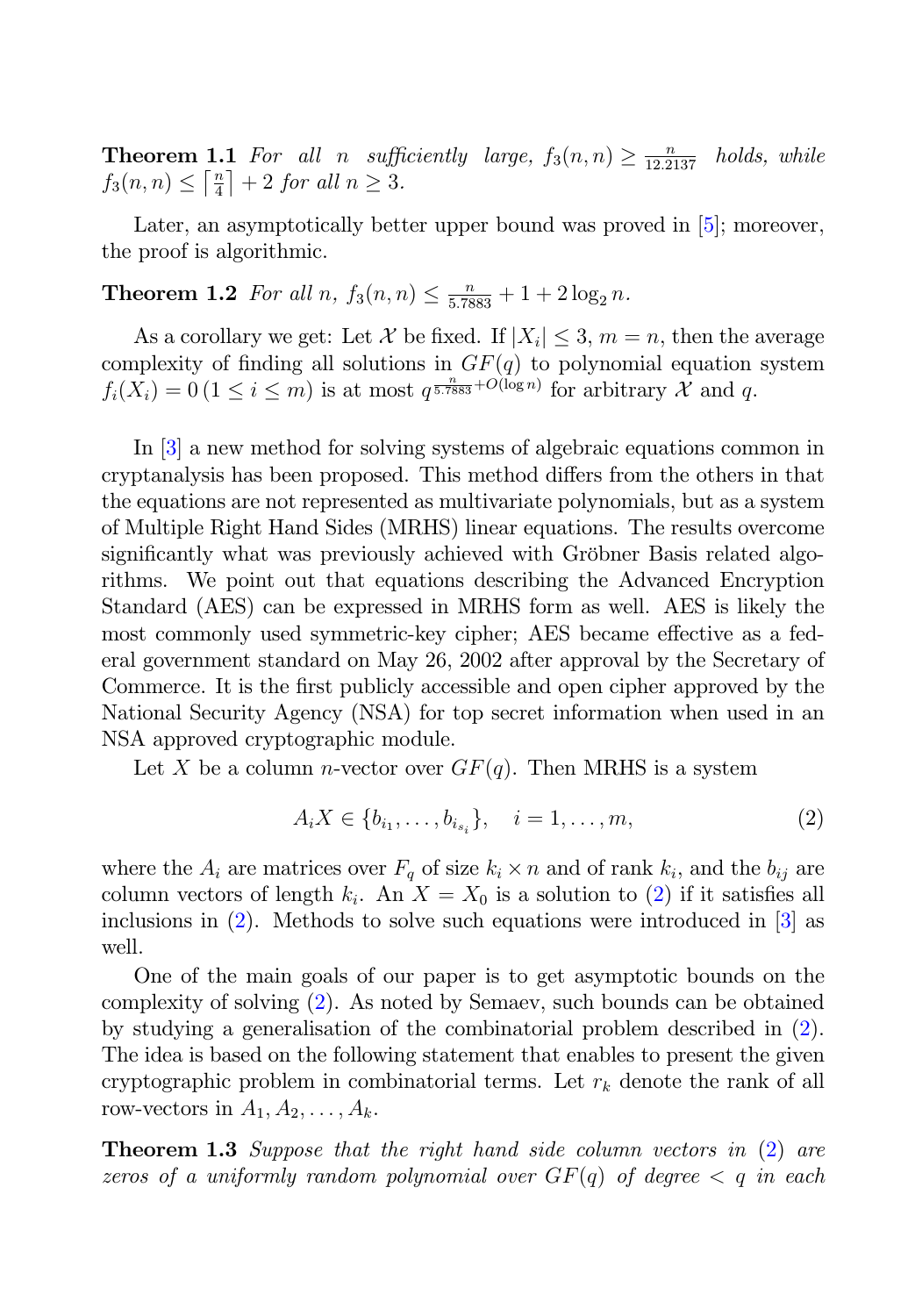variable(in other words, each particular column vector appears independently with probability  $1/q$ ). Then the average complexity of solving  $(2)$  is at most

$$
m\max_{k} q^{r_k - k}.
$$

So, as in the original problem, the complexity of the solution depends on the order of matrices  $A_i$ . Hence, the complexity of the problem is in fact a generalisation of the function  $f_c(n, m)$  defined in (1), namely the size of the union of the first  $k$  sets is replaced by the rank of vectors belonging to the first k matrices. Formally, let  $\mathcal{S}_{n,m,c,V}$  be the family of all collections of sets of vectors  $\mathcal{X} = \{X_1, ..., X_m\}$  in an *n*-dimensional vector space V, over  $GF(q)$  or over real numbers, under the restriction  $|X_i| \leq c$  for all  $i \in [m]$ . We set

$$
F_c(n,m) := \max_{\mathcal{X}} \min_{\pi} \max_{1 \le k \le m} (\textbf{rank} \left( \bigcup_{i=1}^k X_{\pi(i)} \right) - k), \tag{3}
$$

where the minimum runs over all permutations  $\pi$  on  $[m]$ , and the maximum is taken over all families  $\mathcal{X}$  in  $\mathcal{S}_{n,m,c,V}$ .

Although functions  $f_c(n, m)$  and  $F_c(n, m)$  are defined in a similar way, it turns out that their behavior is dramatically different.

Clearly,  $f_c(n, n) \leq n - \frac{n}{c}$  is a trivial upper bound. This bound is attained<br>some vector spaces. In the case of the *n*-dimensional space  $\mathbb{R}^n$  over the real for some vector spaces. In the case of the *n*-dimensional space  $\mathbb{R}^n$  over the real numbers the tightness of this bound follows from the fact that  $\mathbb{R}^n$  contains infinitely many vectors such that any n of them are independent.

We now focus on finite fields that are important for the original cryptographic setting of the problem. As mentioned above,  $f_2(n, m)=1$  holds for all  $m > n$ . It turns out that even the case  $c = 2$  constitutes a challenge for most vector spaces  $V$ . Surprisingly, using Reed-Solomon codes, the trivial upper bound can be attained even for some finite fields.

**Theorem 1.4** Let  $GF(q)$  be a finite field, where  $q \geq 2n$ . Then for any n we have  $F_2(n,n) = \frac{n}{2}$ .

At the end we focus on the binary field, the field most important for cryptographic application. We start with an upper bound.

**Theorem 1.5** There is an absolute constant c such that  $F_2(n,n) \leq \frac{n}{2} - c \log n$ .

As to a lower bound we state first a linear one based on Gilbert-Varshamov type asymptotic lower bound for linear binary code size.

**Theorem 1.6** For all large enough n,  $F_2(n,n) \ge \frac{n}{9.0886}$ .